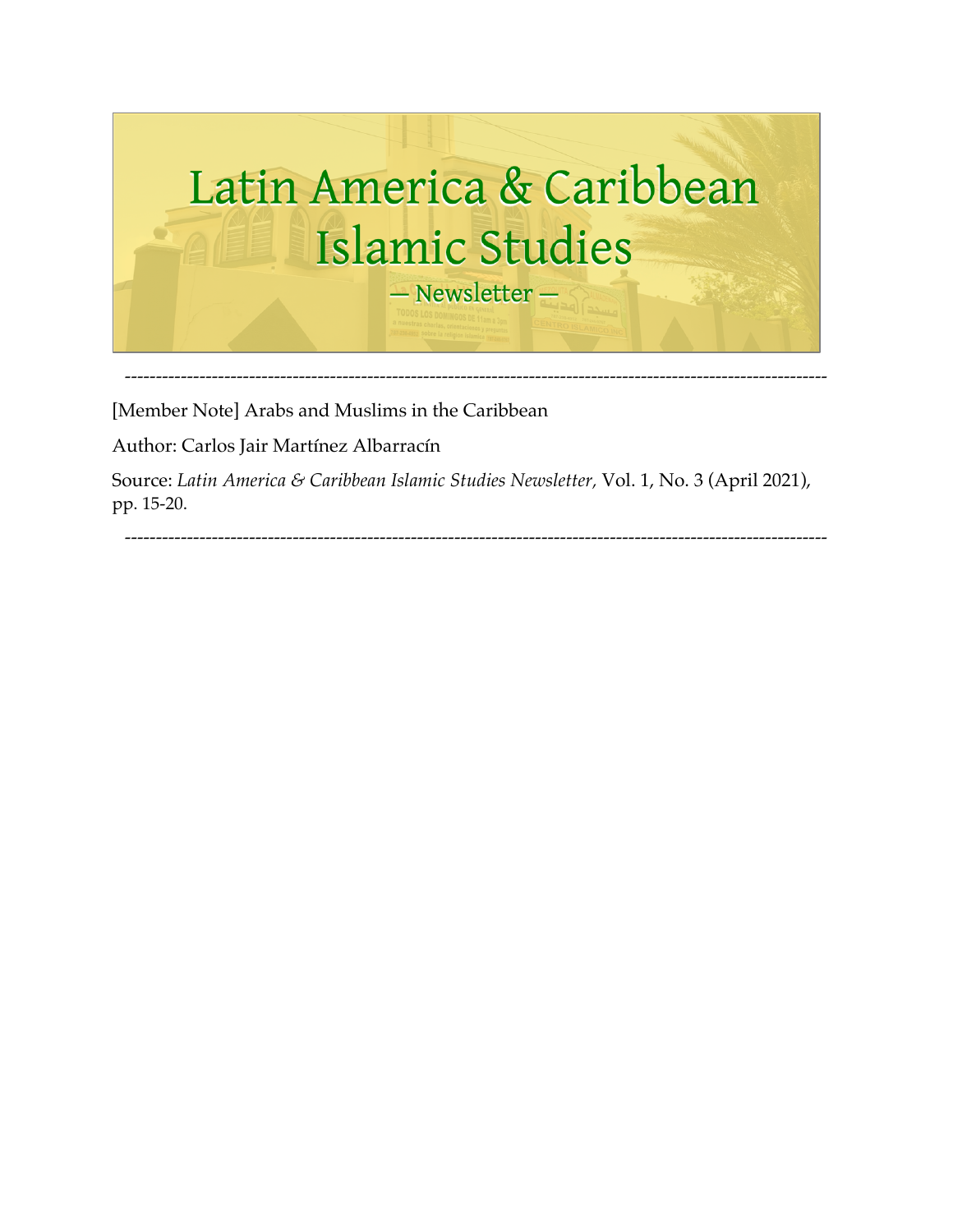#### **Arabs and Muslims in the Caribbean**

Carlos Jair Martínez Albarracín<sup>1</sup>

In good time we have the *Latin America and Caribbean Islamic Studies Newsletter,* which allows researchers and academics to share their research and views about the increasingly significant presence of Islam and Muslims in the region. This brief note establishes the distinction between Arab and Muslim communities that have formed throughout the Americas and the Caribbean.

### **Introduction**

This distinction is fundamental for the observance of these communities since one social actor can be Arab without being Muslim, can be Muslim without being Arab, or can be Arab and Muslim at the same time. When we talk about the studies of Islam in the Americas and in the Caribbean, we have to look to the past and refer to the colonial period in the so-called New World when Moros and Moriscos began to arrive from Spain, which was viewed with concern by the Spanish crown (see Dressendorfer 1971, Humber 1986, Cook 2016). Very important to note is that after Latin, the Arabic language has the highest lexical contributer in the so-called "Spanish" language spoken nowadays in Latin America and the Caribbean, influencing or contributing more than 4000 words to its lexicon. Also, African Muslims arrived through the Caribbean Sea both to the insular Caribbean, that is, to the islands, as well as to the continental Caribbean (in other words, the countries that have a coastline in the Caribbean Sea). This is masterfully described by Sylviane Diouf (1998, 344). Subsequently, the Arab diaspora originated from *bilād al shām* or the Greater Syria in 1880 and immigrated to North, Central and South America because of political and economic instability faced by the Ottoman Empire in the Arab Levant. This is detailed by the Turkish historian Kemal Karpat (1985, 175-209). This diaspora of *bilād al shām* made possible the formation of the first Arab communities (composed mainly of Maronite Christian speakers of Levantine Arabic), which later influenced the formation of Muslim communities in North, Central, South America and the Caribbean. Now, we will take a look at these two moments.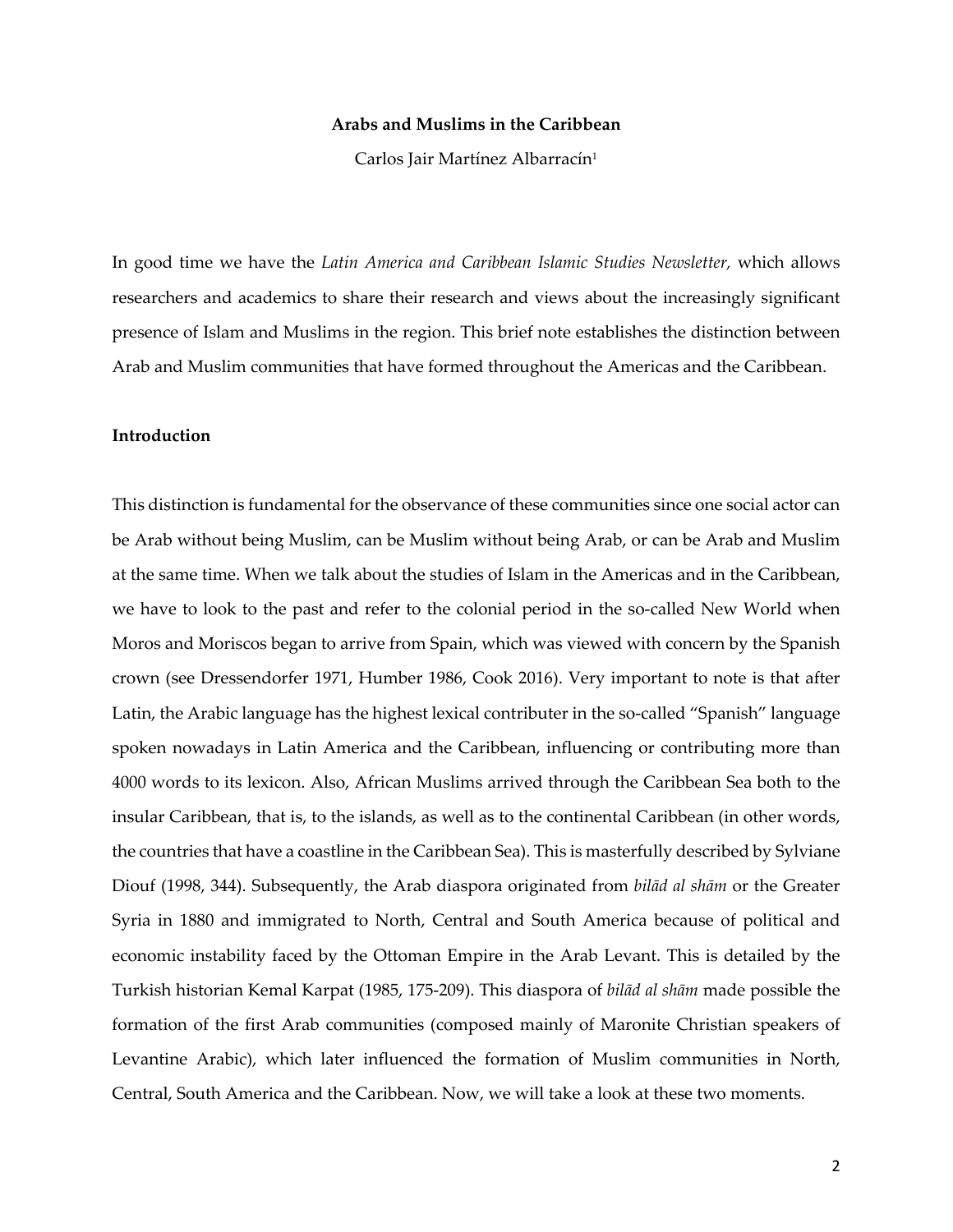#### **The first moment**

The first moment corresponds to the consolidation of the Arab communities in Latin America and the Caribbean. An extensive bibliography has been developed to date on the history of the presence and development of these Arab communities that covers all the countries of the region and that have been referred to as Arabs or Syrian-Lebanese or Palestinians. It is important to reiterate then that the Arab communities in Latin America and the Caribbean were mainly made up of Christians from *bilād al shām* that arrived in several waves from 1880 to the present. Being Arabic-speaking Christians, these first immigrants struggled to learn American Spanish, Portuguese, English or Creole from the islands and integrate. However, they did so in part because they shared the same belief system, that is, Christianity or Catholicism which established a fundamental closeness or similarity with the host societies. As the generations born in Latin America and the Caribbean lost the Arabic language, they began to acquire local dialect varieties, local names were adopted, and they even changed their surnames in order to integrate, assimilate and be successful participating in commerce, politics, arts and sciences in the host societies.

Once settled, they established marked differences among themselves, that is, Lebanese, Palestinians, and Syrians handled integration dynamics differently. The cultural, gastronomic and even linguistic differences between these three groups became notable, since, for example, the dialect variety of Lebanese Arabic has some lexical elements from Aramaic, Syriac and Phoenician origin that the Syrian or Palestinian dialect varieties do not have. However, of course, they belong to the same dialect area and share similarities as well. Thus, the dynamics of integration of these three groups were different since the Syrians and Palestinians tended to fully assimilate, unlike the Lebanese who formed trading communities that saw themselves strengthened with the subsequent arrival of the Muslim Lebanese. They managed to maintain the use of the Lebanese language, which of course is a Semitic language with a high influence of Arabic given the historical process of Arabization of the Lebanese territory. In fact, these three groups currently handle different dynamics of seeing the past and building memory and even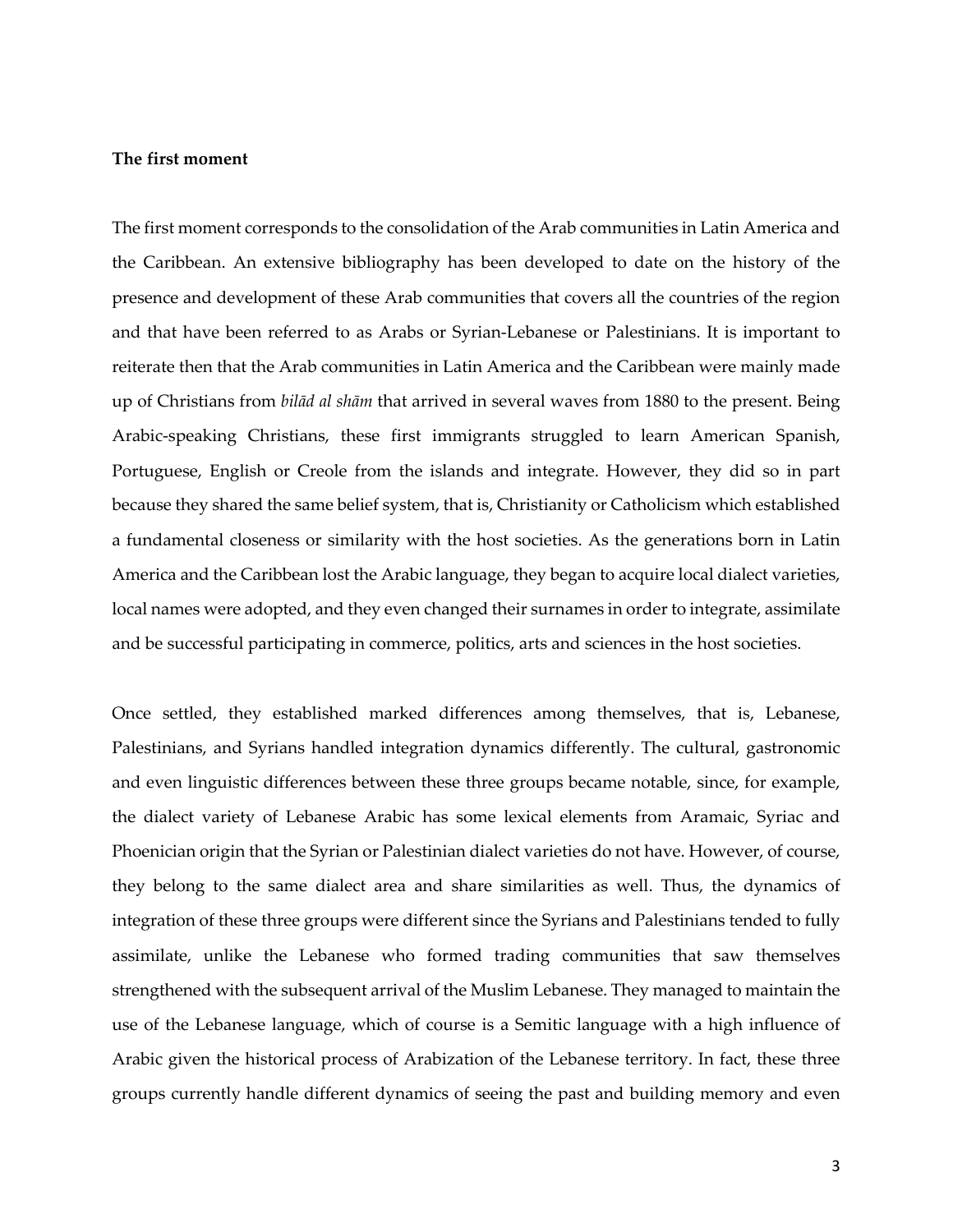manifest political affinities from a distance. We therefore see that Syrians, Palestinians and Lebanese make up a socioculturally diverse group withing the broader group that we call "Arabs" and that they have had a presence in practically all the countries of the Americas and the Caribbean and have managed diverse dynamics of integration in the region.

#### **The second moment**

The second moment corresponds to the formation of the Muslim communities, particularly after the 1970s and the migration of Muslim Levantine Arabs, mainly Lebanese who were welcomed by the Arab communities already settled in the region. Of course, previously there was a presence of pro-Islamic institutions and Islamic missions throughout the region, such as the Muslim Institute of Guadeloupe, founded in 1901, one of the oldest in the Caribbean. The role played by Muslim missions from India, especially in the Caribbean, is also fundamental in shaping contemporary Muslim communities in the region. However, starting in the 1970s, a process of mosque construction and the consolidation of Muslim communities has been developed throughout the Americas and Caribbean region, which continues to this day; in fact, the expansion of Islam in the insular Caribbean is very significant to the point that there is no island country in which there is not a mosque or at least a prayer center where Muslims can gather (see Martínez Albarracín 2019). The implications of the growth and consolidation of Muslim communities throughout the Caribbean constitutes a field of study for social scientists, humanists, and religion scholars as to what has transformed the linguistic, religious and cultural reality of the region. We must also take note of associations and missions from non-Arab countries such as India or Iran that have promoted, for example, the consolidation of the Shi'a Muslim community of Buenaventura in the Pacific region of Colombia.

Faced with this new social and cultural reality represented by the accelerated growth and expansion of Islam during the last 50 years in Latin America and the Caribbean, it is essential to support initiatives such as the *Latin America and Caribbean Islamic Studies Newsletter* because it allows bringing together different works, establishing contacts with researchers on Islam and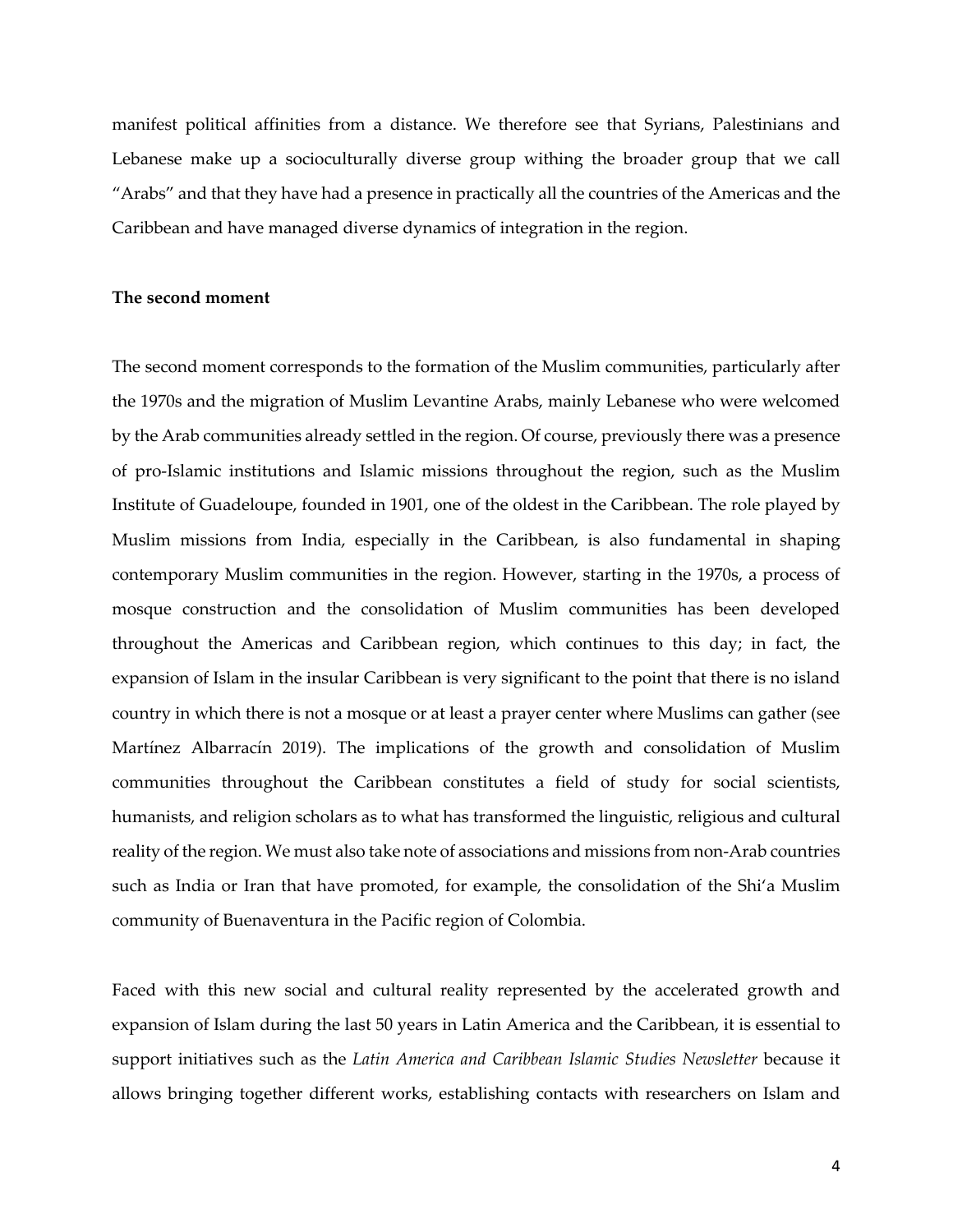especially because it makes it possible to communicate to society – in the case of Arabs in particular – the history of a migratory process that has impacted the region's sociocultural reality and that we must face within the framework of respect for the ethnic, linguistic and cultural diversity that characterizes the citizens of Latin America and the Caribbean. We see, for example, how the body of beliefs of Islam has become part of the religious practices of some indigenous groups in Latin America such as the Muslim Chamulas of Chiapas in Mexico or among the Mapuches of Chile and the Wayuu in Colombia. Thus, we have a whole social and cultural reality in which to study the contacts, distances, neighborhoods and proximities that characterize the reality of the self and the other in contemporary society. Today we know more about these communities, we know about the diversity of Muslims (since there are Sunnis, Shi'a, Sufi or Druze) in linguistic situations of diglossia and bilingualism that configure dynamics of cultural alternation conditioning the construction of identity and memory.

### **Conclusion**

In conclusion, today Islam and Muslims are present throughout the Americas and the Caribbean. Muslims make up a community that has mosques that conform to the characteristics of Islamic architecture, designed for the activation of classical Arabic and the discourse of Islam. Secondly, there are non-Arab Muslim communities throughout the region made up of Islamic associations or missions from non-Arab countries such as India, Indonesia or Iran and of which non-Arab, Afro-descendant and indigenous populations are part. Thirdly, it is concluded that throughout the region and as a result of the diaspora coming from *bilād al sham*, there are Arab communities that to a large extent made possible the formation of Arab Muslim communities because they welcomed them and made use of them so as not to fully assimilate into the receiving societies. These Arab Muslim communities today maintain particular linguistic situations such as bilingualism and emerging Arabic diglossia with a solid commercial presence in countries such as Colombia, Panama and Brazil in the Triple Border area where there is also a presence of Muslim Arabs from Qatar.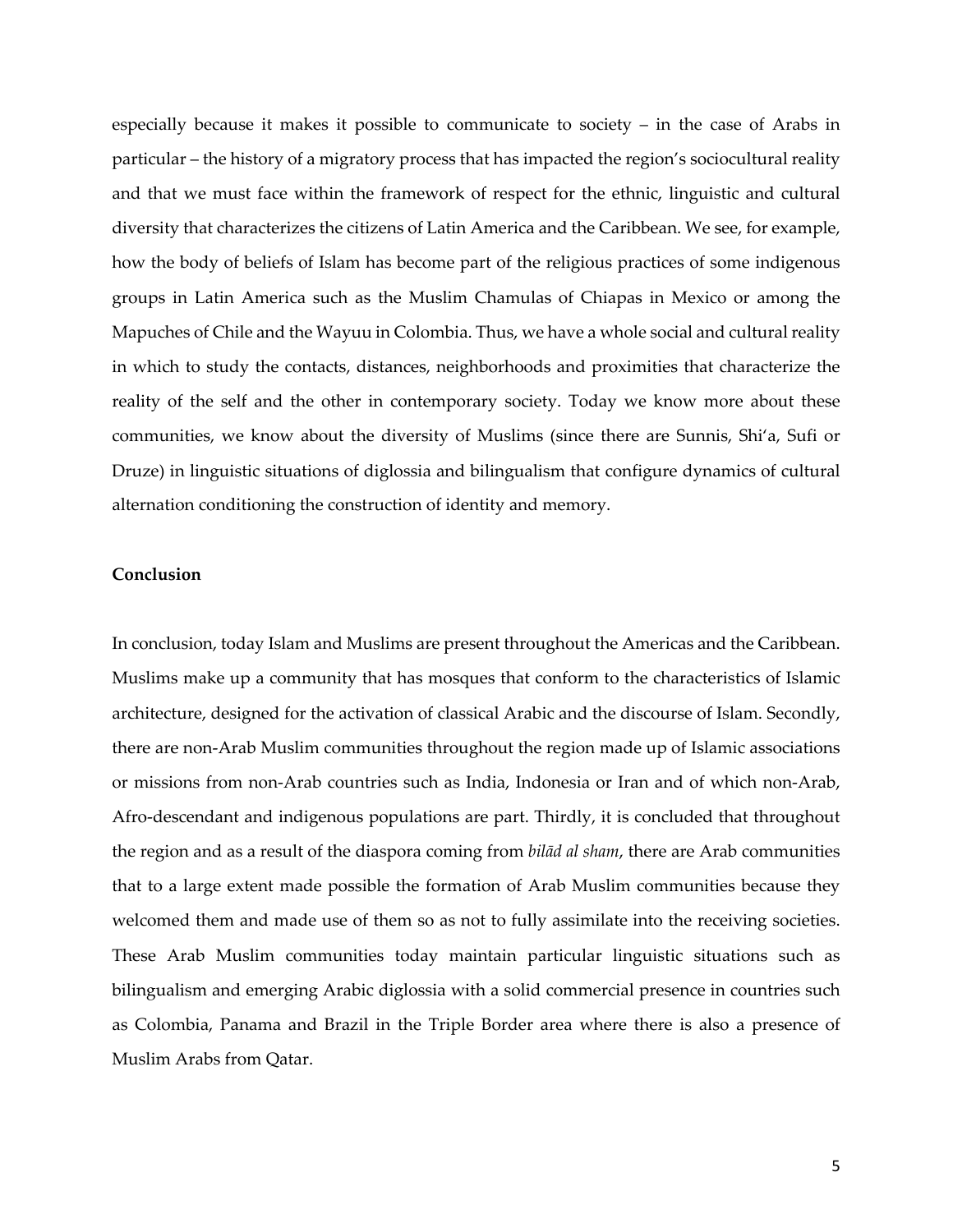Finally, today in the Americas and the Caribbean there is a presence of Muslim associations and missionaries from non-Arab countries such as India, Indonesia, Iran, among others; as well as the presence of Muslim institutions and missionaries from Arab countries such as Tunisia, Egypt, Saudi Arabia or Qatar and others who find fertile ground for the growth of Islam in the region. This new reality configures new ways of constructing identity and memory, they are new guidelines for the orientation of value and they are also an opportunity to recognize ourselves, seeing in "otherness" the possibilities of tolerance and the recognition of the richness of ethnic, linguistic, religious and cultural diversity that characterizes Latin America and the Caribbean.

## **References**

- Cook, Karoline P. (2016). *Forbidden Passages: Muslims and Moriscos in Colonial Spanish America.*  University of Pennsylvania Press.
- Dressendorfer, Peter (1971*). Islam unter der Inquisition: die Morisco-Prozesse in Toledo 1575-1610*. Harrassowitz; 1st Edition. 172 p.

Diouf, Sylviane A. (1998) *Servants of Allah: African Muslims Enslaved in the Americas*. NYU Press.

- Humber, John (1986). *Backgrounds and Preparations for the Roanoke Voyages, 1584-1590.* North Carolina Office of Archives and History Press.
- Karpat, Kemal (1985) "The Ottoman emigration to America". *International Journal of Middle East Studies*,17, no 2.
- Martínez Albarracín, Carlos (2019) "Orientalismo e identidad en el Caribe insular". *Revista Zero*. Universidad Externado de Colombia, *v.* 36, p.22-29.